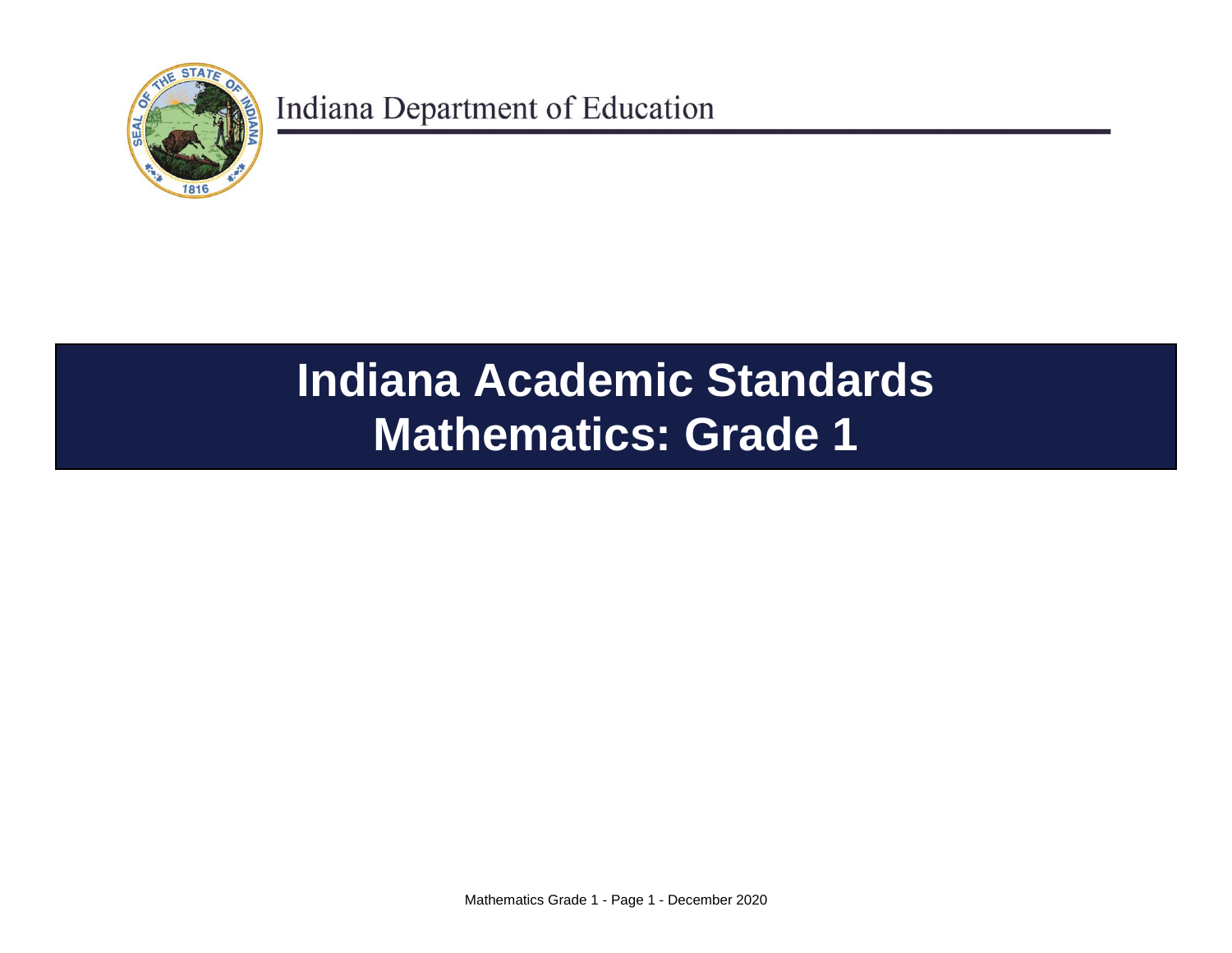

#### **Introduction**

The Indiana Academic Standards for Mathematics are the result of a process designed to identify, evaluate, synthesize, and create the highest-quality, rigorous standards for Indiana students. The standards are designed to ensure that all Indiana students, upon graduation, are prepared for both college and career opportunities. In alignment with Indiana's Every Student Succeeds Act (ESSA) plan, the academic standards reflect the core belief that all students can achieve at a high level.

#### **What are the Indiana Academic Standards?**

The Indiana Academic Standards are designed to help educators, parents, students, and community members understand what students need to know and be able to do at each grade level, and within each content strand, in order to exit high school college and career ready. The academic standards should form the basis for strong Tier 1 instruction at each grade level and for each content area for all students, in alignment with Indiana's vision for Multi-Tiered Systems of Supports (MTSS). While the standards have identified the academic content or skills that Indiana students need to be prepared for both college and career, they are not an exhaustive list. Students require a wide range of physical, social, and emotional support to be successful. This leads to a second core belief outlined in Indiana's ESSA plan that learning requires an emphasis on the whole child.

While the standards may be used as the basis for curriculum, the Indiana Academic Standards are not a curriculum. Curricular tools, including textbooks, are selected by the district/school and adopted through the local school board. However, a strong standards-based approach to instruction is encouraged, as most curricula will not align perfectly with the Indiana Academic Standards. Additionally, attention should be given at the district and school-level to the instructional sequence of the standards as well as to the length of time needed to teach each standard. Every standard has a unique place in the continuum of learning omitting one will certainly create gaps - but each standard will not require the same amount of time and attention. A deep understanding of the vertical articulation of the standards will enable educators to make the best instructional decisions. The Indiana Academic Standards must also be complemented by robust, evidencebased instructional practices, geared to the development of the whole child. By utilizing well-chosen instructional practices, social-emotional competencies and employability skills can be developed in conjunction with the content standards.

#### **Acknowledgments**

The Indiana Academic Standards could not have been developed without the time, dedication, and expertise of Indiana's K-12 teachers, higher education professors, and other representatives. The Indiana Department of Education (IDOE) acknowledges the committee members who dedicated many hours to the review and evaluation of these standards designed to prepare Indiana students for college and careers.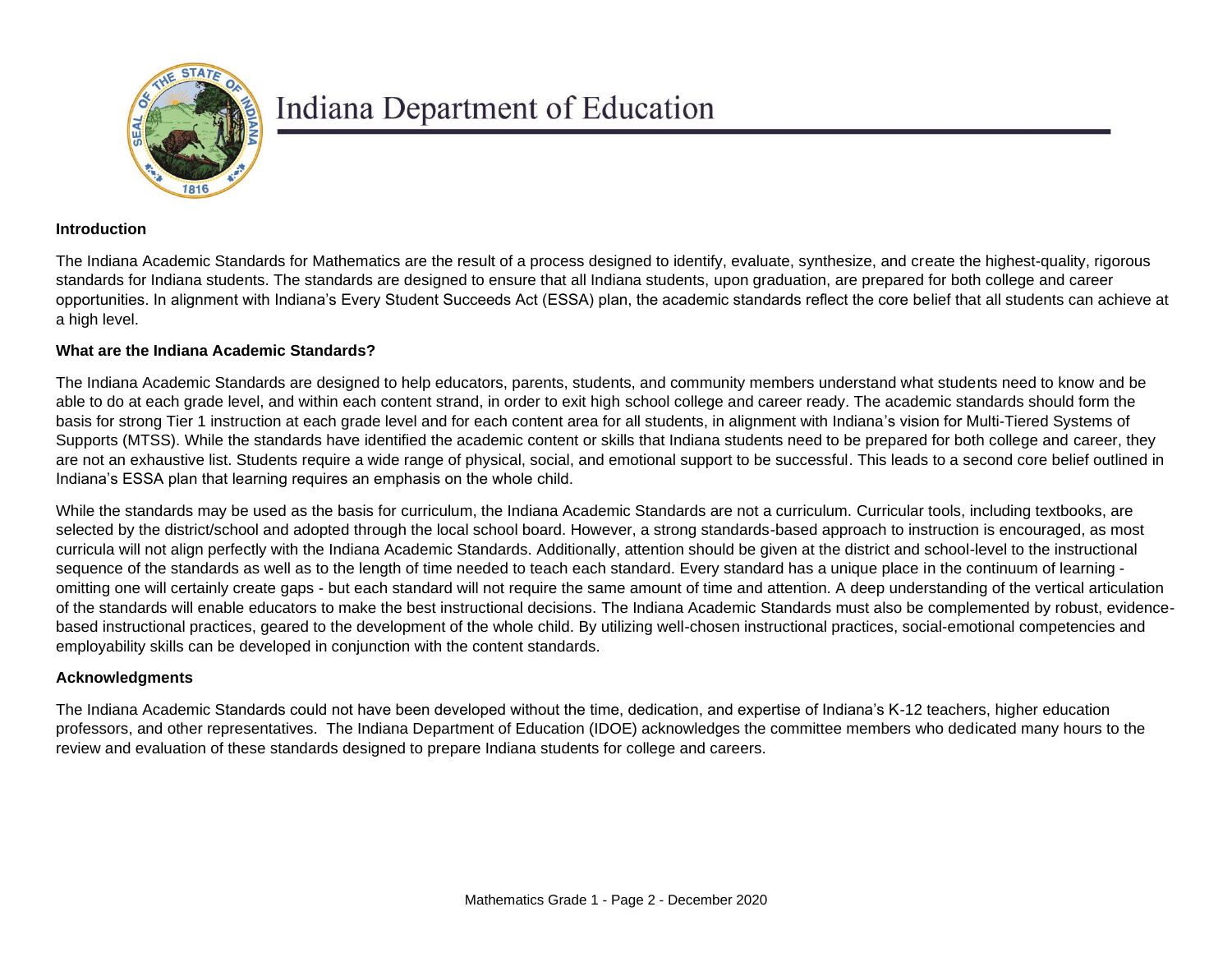

### **PROCESS STANDARDS FOR MATHEMATICS**

The Process Standards demonstrate the ways in which students should develop conceptual understanding of mathematical content and the ways in which students should synthesize and apply mathematical skills.

| <b>PROCESS STANDARDS FOR MATHEMATICS</b>                             |                                                                                                                                                                                                                                                                                                                                                                                                                                                                                                                                                                                                                                                                                                                                                                                                                                                                                                                                                                                                                                                                             |
|----------------------------------------------------------------------|-----------------------------------------------------------------------------------------------------------------------------------------------------------------------------------------------------------------------------------------------------------------------------------------------------------------------------------------------------------------------------------------------------------------------------------------------------------------------------------------------------------------------------------------------------------------------------------------------------------------------------------------------------------------------------------------------------------------------------------------------------------------------------------------------------------------------------------------------------------------------------------------------------------------------------------------------------------------------------------------------------------------------------------------------------------------------------|
| PS.1: Make sense of<br>problems and<br>persevere in solving<br>them. | Mathematically proficient students start by explaining to themselves the meaning of a problem and<br>looking for entry points to its solution. They analyze givens, constraints, relationships, and goals. They<br>make conjectures about the form and meaning of the solution and plan a solution pathway, rather than<br>simply jumping into a solution attempt. They consider analogous problems and try special cases and<br>simpler forms of the original problem in order to gain insight into its solution. They monitor and evaluate<br>their progress and change course if necessary. Mathematically proficient students check their answers to<br>problems using a different method, and they continually ask themselves, "Does this make sense?" and "Is<br>my answer reasonable?" They understand the approaches of others to solving complex problems and<br>identify correspondences between different approaches. Mathematically proficient students understand<br>how mathematical ideas interconnect and build on one another to produce a coherent whole. |
| <b>PS.2: Reason abstractly</b><br>and quantitatively.                | Mathematically proficient students make sense of quantities and their relationships in problem situations.<br>They bring two complementary abilities to bear on problems involving quantitative relationships: the ability<br>to decontextualize—to abstract a given situation and represent it symbolically and manipulate the<br>representing symbols as if they have a life of their own, without necessarily attending to their referents—<br>and the ability to contextualize, to pause as needed during the manipulation process in order to probe into<br>the referents for the symbols involved. Quantitative reasoning entails habits of creating a coherent<br>representation of the problem at hand; considering the units involved; attending to the meaning of<br>quantities, not just how to compute them; and knowing and flexibly using different properties of operations<br>and objects.                                                                                                                                                                  |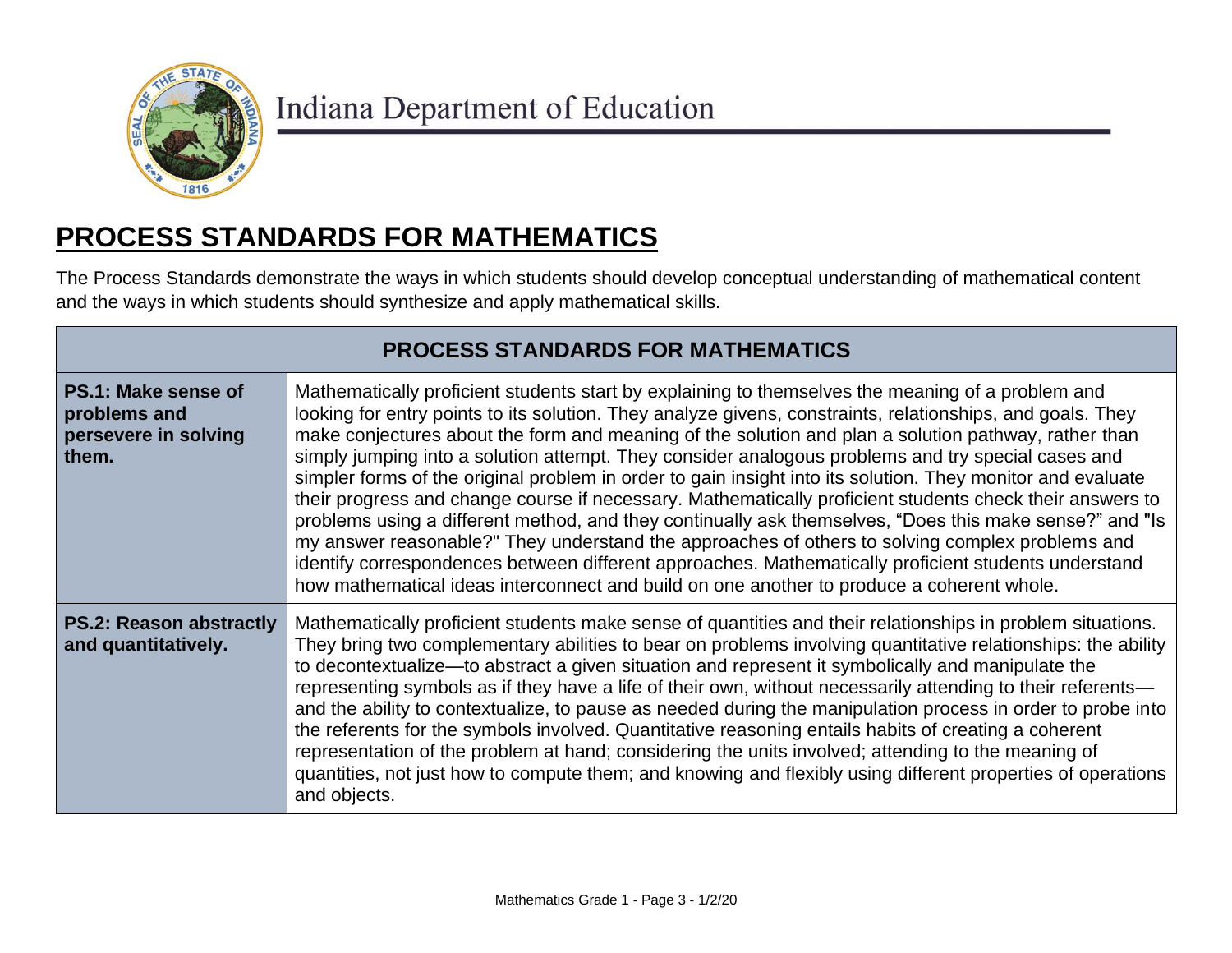

| <b>PS.3: Construct viable</b><br>arguments and critique<br>the reasoning of others. | Mathematically proficient students understand and use stated assumptions, definitions, and previously<br>established results in constructing arguments. They make conjectures and build a logical progression of<br>statements to explore the truth of their conjectures. They analyze situations by breaking them into cases<br>and recognize and use counterexamples. They organize their mathematical thinking, justify their<br>conclusions and communicate them to others, and respond to the arguments of others. They reason<br>inductively about data, making plausible arguments that take into account the context from which the data<br>arose. Mathematically proficient students are also able to compare the effectiveness of two plausible<br>arguments, distinguish correct logic or reasoning from that which is flawed, and—if there is a flaw in an<br>argument—explain what it is. They justify whether a given statement is true always, sometimes, or never.<br>Mathematically proficient students participate and collaborate in a mathematics community. They listen to<br>or read the arguments of others, decide whether they make sense, and ask useful questions to clarify or<br>improve the arguments. |
|-------------------------------------------------------------------------------------|--------------------------------------------------------------------------------------------------------------------------------------------------------------------------------------------------------------------------------------------------------------------------------------------------------------------------------------------------------------------------------------------------------------------------------------------------------------------------------------------------------------------------------------------------------------------------------------------------------------------------------------------------------------------------------------------------------------------------------------------------------------------------------------------------------------------------------------------------------------------------------------------------------------------------------------------------------------------------------------------------------------------------------------------------------------------------------------------------------------------------------------------------------------------------------------------------------------------------------------|
| <b>PS.4: Model with</b><br>mathematics.                                             | Mathematically proficient students apply the mathematics they know to solve problems arising in<br>everyday life, society, and the workplace using a variety of appropriate strategies. They create and use a<br>variety of representations to solve problems and to organize and communicate mathematical ideas.<br>Mathematically proficient students apply what they know and are comfortable making assumptions and<br>approximations to simplify a complicated situation, realizing that these may need revision later. They are<br>able to identify important quantities in a practical situation and map their relationships using such tools as<br>diagrams, two-way tables, graphs, flowcharts and formulas. They analyze those relationships<br>mathematically to draw conclusions. They routinely interpret their mathematical results in the context of<br>the situation and reflect on whether the results make sense, possibly improving the model if it has not<br>served its purpose.                                                                                                                                                                                                                                |
| PS.5: Use appropriate<br>tools strategically.                                       | Mathematically proficient students consider the available tools when solving a mathematical problem.<br>These tools might include pencil and paper, models, a ruler, a protractor, a calculator, a spreadsheet, a<br>computer algebra system, a statistical package, or dynamic geometry software. Mathematically proficient<br>students are sufficiently familiar with tools appropriate for their grade or course to make sound decisions<br>about when each of these tools might be helpful, recognizing both the insight to be gained and their<br>limitations. Mathematically proficient students identify relevant external mathematical resources, such as                                                                                                                                                                                                                                                                                                                                                                                                                                                                                                                                                                    |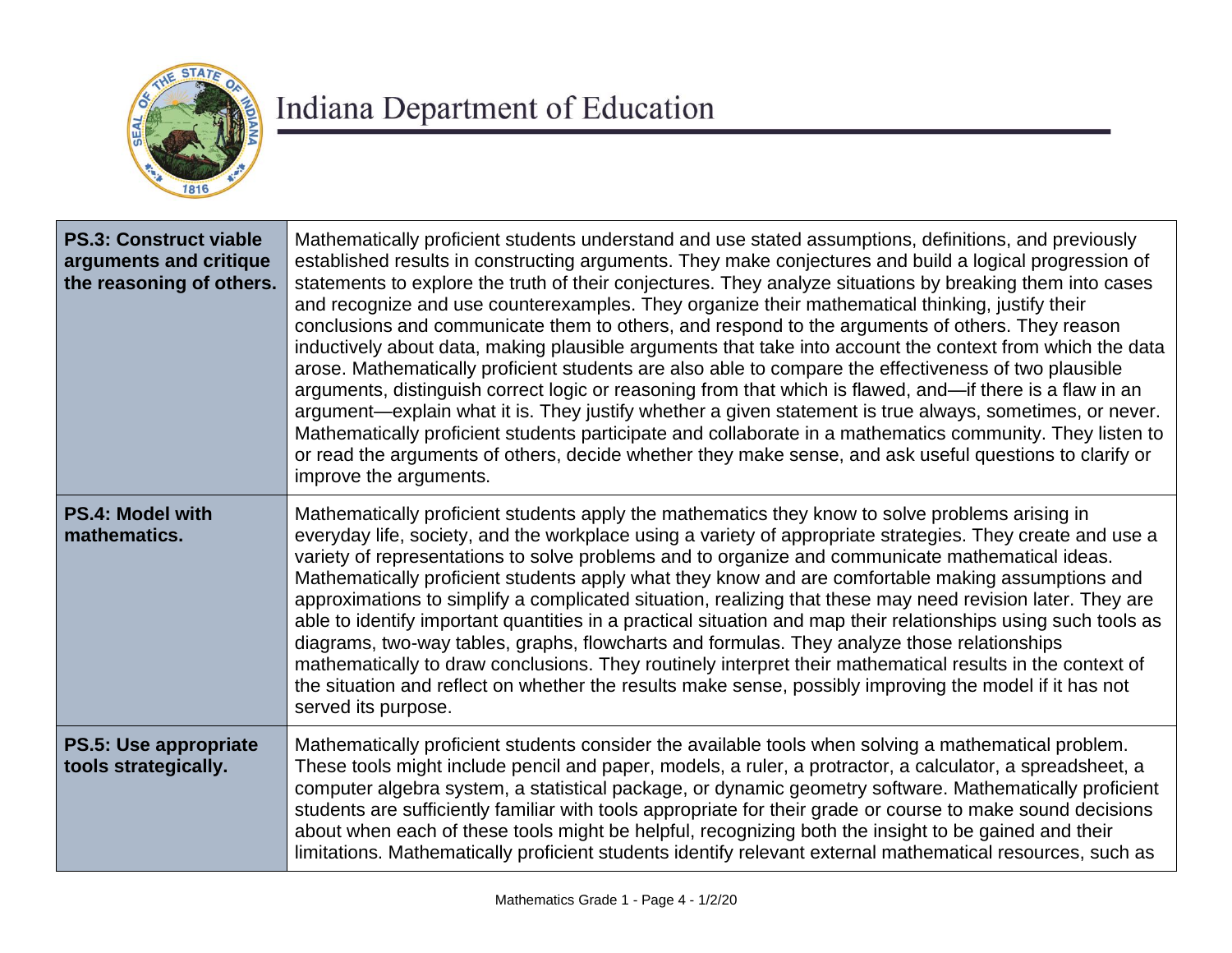

|                                                                    | digital content, and use them to pose or solve problems. They use technological tools to explore and<br>deepen their understanding of concepts and to support the development of learning mathematics. They<br>use technology to contribute to concept development, simulation, representation, reasoning,<br>communication and problem solving.                                                                                                                                                                                                                                                                                                                                                                                                                   |  |
|--------------------------------------------------------------------|--------------------------------------------------------------------------------------------------------------------------------------------------------------------------------------------------------------------------------------------------------------------------------------------------------------------------------------------------------------------------------------------------------------------------------------------------------------------------------------------------------------------------------------------------------------------------------------------------------------------------------------------------------------------------------------------------------------------------------------------------------------------|--|
| <b>PS.6: Attend to</b><br>precision.                               | Mathematically proficient students communicate precisely to others. They use clear definitions, including<br>correct mathematical language, in discussion with others and in their own reasoning. They state the<br>meaning of the symbols they choose, including using the equal sign consistently and appropriately. They<br>express solutions clearly and logically by using the appropriate mathematical terms and notation. They<br>specify units of measure and label axes to clarify the correspondence with quantities in a problem. They<br>calculate accurately and efficiently and check the validity of their results in the context of the problem.<br>They express numerical answers with a degree of precision appropriate for the problem context. |  |
| PS.7: Look for and<br>make use of structure.                       | Mathematically proficient students look closely to discern a pattern or structure. They step back for an<br>overview and shift perspective. They recognize and use properties of operations and equality. They<br>organize and classify geometric shapes based on their attributes. They see expressions, equations, and<br>geometric figures as single objects or as being composed of several objects.                                                                                                                                                                                                                                                                                                                                                           |  |
| PS.8: Look for and<br>express regularity in<br>repeated reasoning. | Mathematically proficient students notice if calculations are repeated and look for general methods and<br>shortcuts. They notice regularity in mathematical problems and their work to create a rule or formula.<br>Mathematically proficient students maintain oversight of the process, while attending to the details as they<br>solve a problem. They continually evaluate the reasonableness of their intermediate results.                                                                                                                                                                                                                                                                                                                                  |  |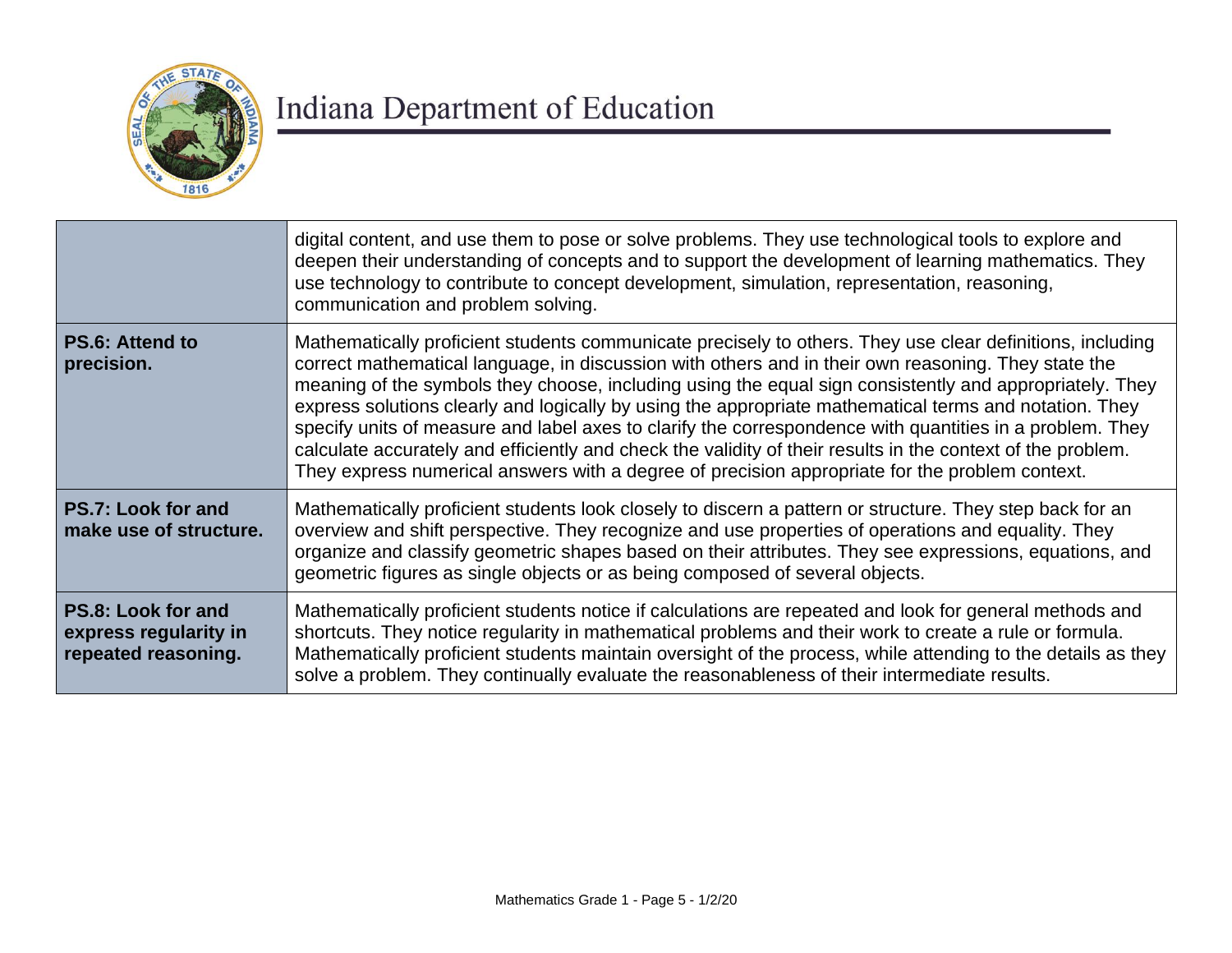

### **MATHEMATICS - Grade 1**

*The Mathematics standards for Grade 1 are supplemented by the Process Standards for Mathematics.*

The Mathematics standards for Grade 1 are made up of five strands: Number Sense, Computation and Algebraic Thinking, Geometry, Measurement, and Data Analysis. The skills listed in each stand indicate what students in Grade 1 should know and be able to do in Mathematics.

| <b>NUMBER SENSE</b> |                                                                                                                                                                                                                                                                                                                                                                          |
|---------------------|--------------------------------------------------------------------------------------------------------------------------------------------------------------------------------------------------------------------------------------------------------------------------------------------------------------------------------------------------------------------------|
| <b>1.NS.1</b>       | Count to at least 120 by ones, fives, and tens from any given number. In this range, read and write numerals and<br>represent a number of objects with a written numeral.                                                                                                                                                                                                |
| <b>1.NS.2</b>       | Understand that 10 can be thought of as a group of ten ones — called a "ten." Understand that the numbers from 11 to<br>19 are composed of a ten and one, two, three, four, five, six, seven, eight, or nine ones. Understand that the numbers<br>10, 20, 30, 40, 50, 60, 70, 80, 90 refer to one, two, three, four, five, six, seven, eight, or nine tens (and 0 ones). |
| <b>1.NS.3</b>       | Match the ordinal numbers first, second, third, etc., with an ordered set up to 10 items.                                                                                                                                                                                                                                                                                |
| <b>1.NS.4</b>       | Use place value understanding to compare two two-digit numbers based on meanings of the tens and ones digits,<br>recording the results of comparisons with the symbols $>$ , $=$ , and $\lt$ .                                                                                                                                                                           |
| <b>1.NS.5</b>       | Find mentally ten more or ten less than a given two-digit number without having to count, and explain the thinking<br>process used to get the answer.                                                                                                                                                                                                                    |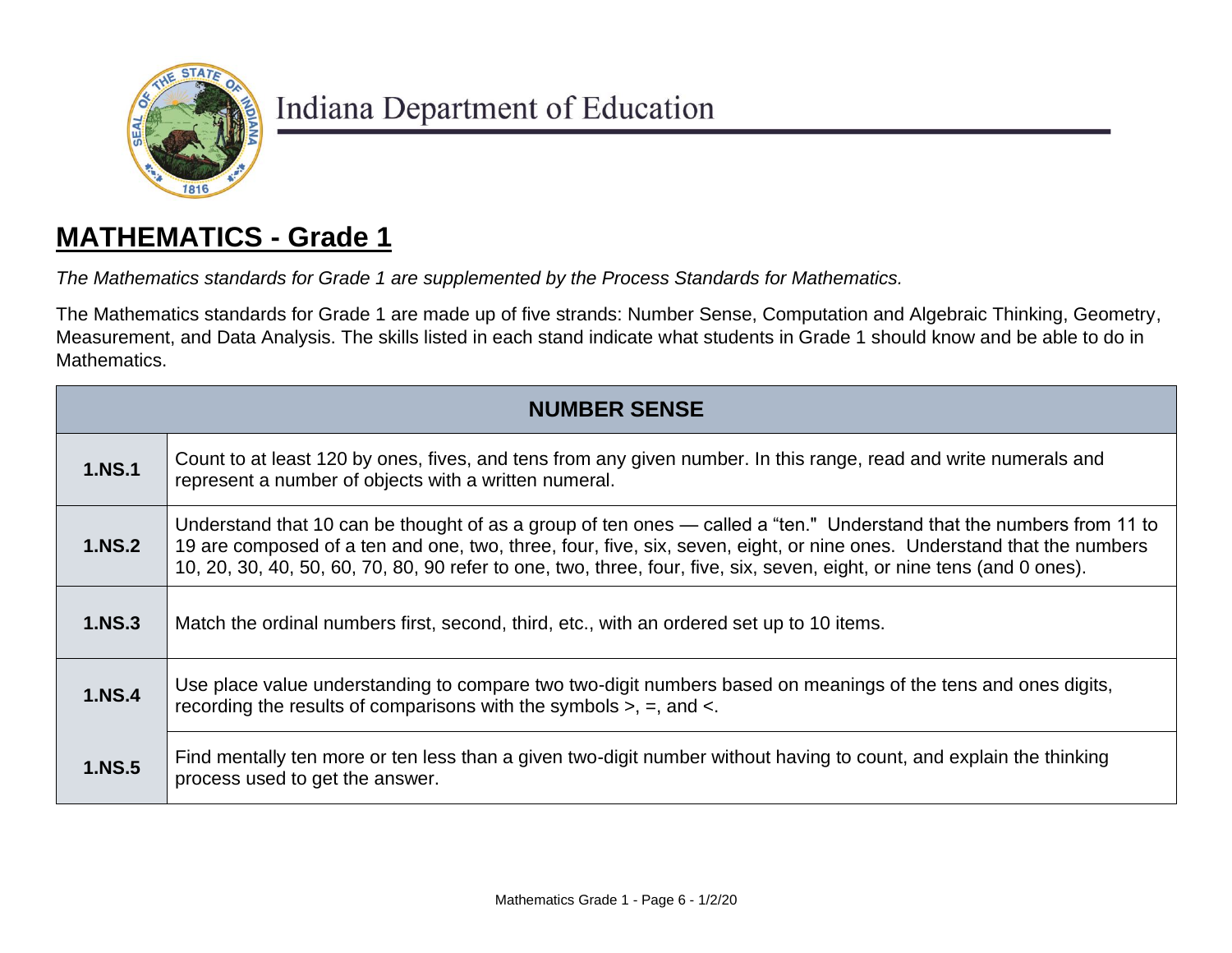

| <b>1.NS.6</b> | Show equivalent forms of whole numbers as groups of tens and ones, and understand that the individual digits of a two-<br>digit number represent amounts of tens and ones. |
|---------------|----------------------------------------------------------------------------------------------------------------------------------------------------------------------------|
|---------------|----------------------------------------------------------------------------------------------------------------------------------------------------------------------------|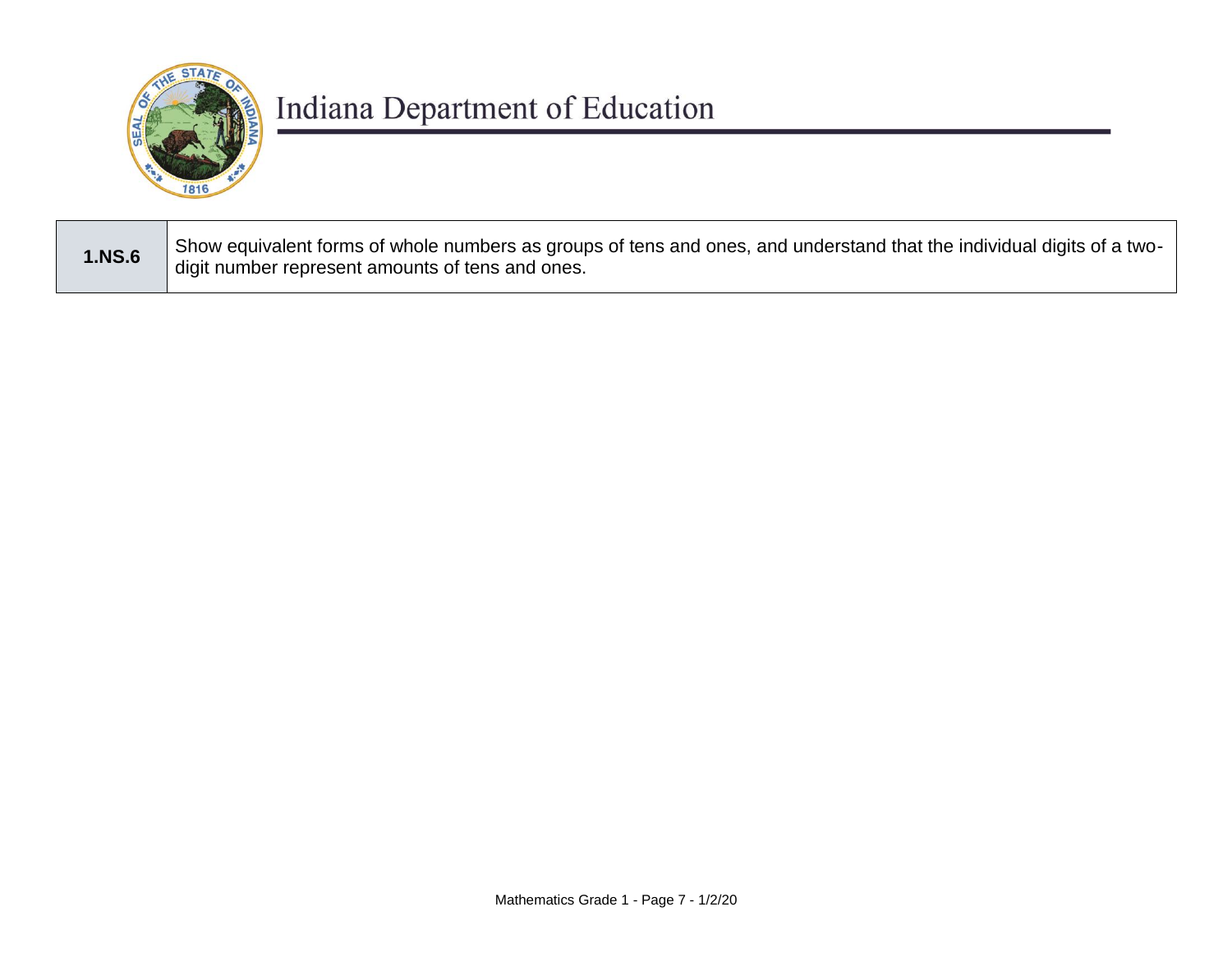

### **COMPUTATION AND ALGEBRAIC THINKING**

| <b>1.CA.1</b> | Demonstrate fluency with addition facts and the corresponding subtraction facts within 20. Use strategies such as<br>counting on; making ten (e.g., $8 + 6 = 8 + 2 + 4 = 10 + 4 = 14$ ); decomposing a number leading to a 10 (e.g., 13 – 4 = 13<br>$-3-1=10-1=9$ ; using the relationship between addition and subtraction (e.g., knowing that $8 + 4 = 12$ , one knows<br>$12-8=4$ ; and creating equivalent but easier or known sums (e.g., adding 6 + 7 by creating the known equivalent 6 + 6<br>$+ 1 = 12 + 1 = 13$ ). Understand the role of 0 in addition and subtraction. |
|---------------|------------------------------------------------------------------------------------------------------------------------------------------------------------------------------------------------------------------------------------------------------------------------------------------------------------------------------------------------------------------------------------------------------------------------------------------------------------------------------------------------------------------------------------------------------------------------------------|
| 1.CA.2        | Solve real-world problems involving addition and subtraction within 20 in situations of adding to, taking from, putting<br>together, taking apart, and comparing, with unknowns in all parts of the addition or subtraction problem (e.g., by using<br>objects, drawings, and equations with a symbol for the unknown number to represent the problem).                                                                                                                                                                                                                            |
| <b>1.CA.3</b> | Create a real-world problem to represent a given equation involving addition and subtraction within 20.                                                                                                                                                                                                                                                                                                                                                                                                                                                                            |
| <b>1.CA.4</b> | Solve real-world problems that call for addition of three whole numbers whose sum is within 20 (e.g., by using objects,<br>drawings, and equations with a symbol for the unknown number to represent the problem).                                                                                                                                                                                                                                                                                                                                                                 |
| 1.CA.5        | Add within 100, including adding a two-digit number and a one-digit number, and adding a two-digit number and a<br>multiple of 10, using models or drawings and strategies based on place value, properties of operations, and/or the<br>relationship between addition and subtraction; describe the strategy and explain the reasoning used. Understand that in<br>adding two-digit numbers, one adds tens and tens, ones and ones, and that sometimes it is necessary to compose a<br>ten.                                                                                       |
| 1.CA.6        | Understand the meaning of the equal sign, and determine if equations involving addition and subtraction are true or<br>false (e.g., Which of the following equations are true and which are false? $6 = 6$ , $7 = 8 - 1$ , $5 + 2 = 2 + 5$ , $4 + 1 = 5 + 2$ ).                                                                                                                                                                                                                                                                                                                    |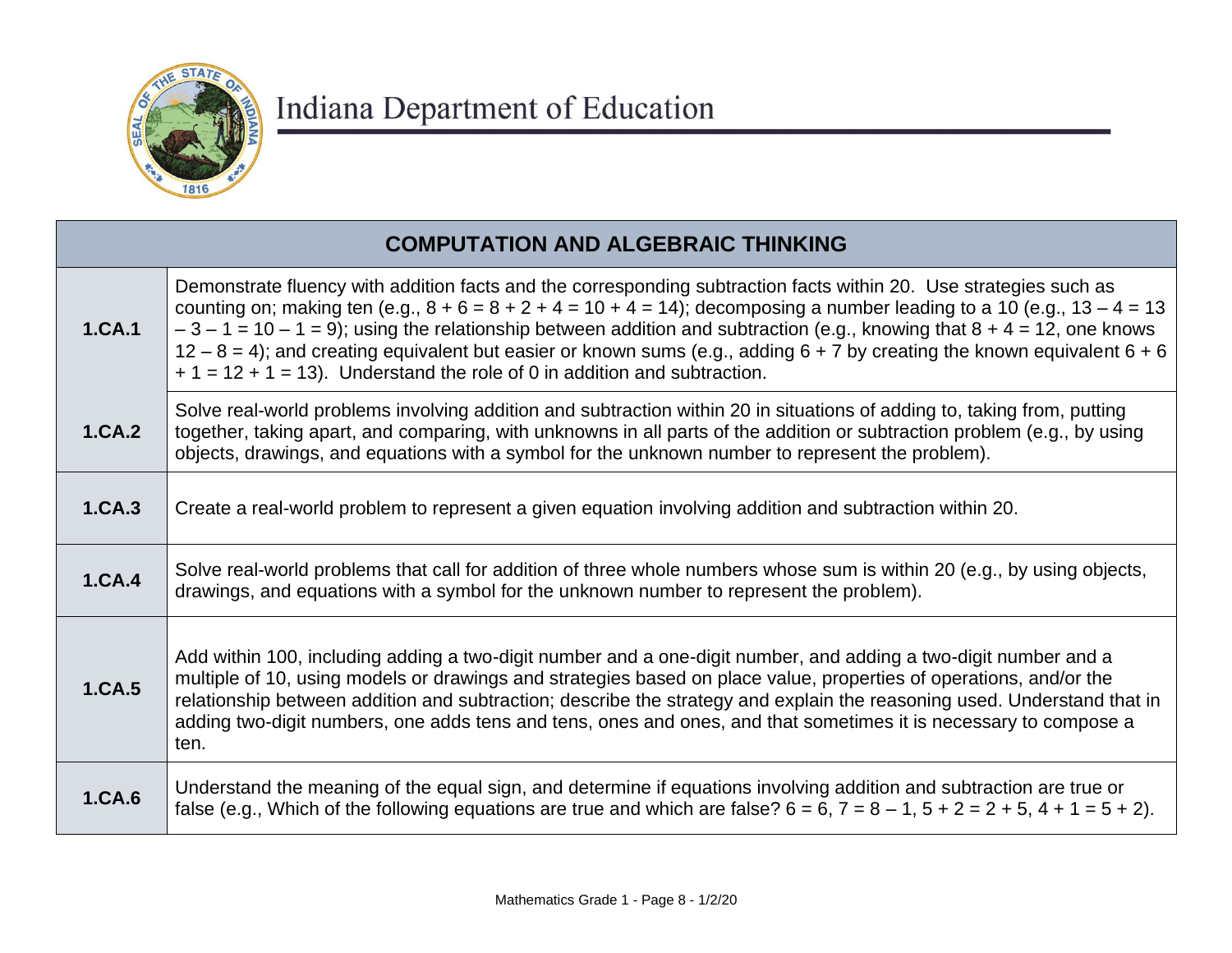

## Indiana Department of Education

|  | 1.CA.7 Create, extend, and give an appropriate rule for number patterns using addition within 100. |
|--|----------------------------------------------------------------------------------------------------|
|--|----------------------------------------------------------------------------------------------------|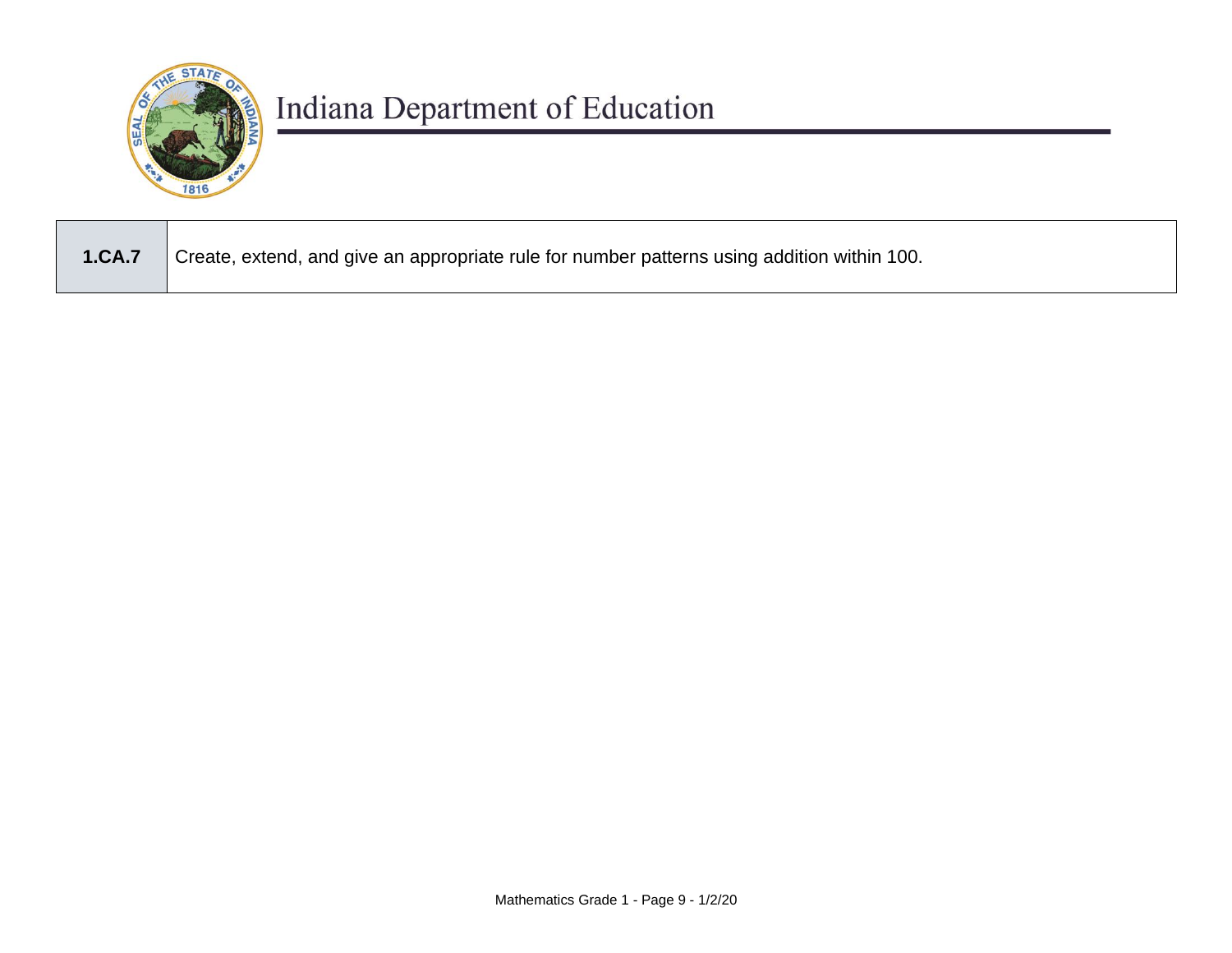

| <b>GEOMETRY</b> |                                                                                                                                                                                                                                                                                                                                                                                                                 |
|-----------------|-----------------------------------------------------------------------------------------------------------------------------------------------------------------------------------------------------------------------------------------------------------------------------------------------------------------------------------------------------------------------------------------------------------------|
| 1.G.1           | Identify objects as two-dimensional or three-dimensional. Classify and sort two-dimensional and three-dimensional<br>objects by shape, size, roundness and other attributes. Describe how two-dimensional shapes make up the faces of<br>three-dimensional objects.                                                                                                                                             |
| 1.G.2           | Distinguish between defining attributes of two- and three-dimensional shapes (e.g., triangles are closed and three-sided)<br>versus non-defining attributes (e.g., color, orientation, overall size). Create and draw two-dimensional shapes with<br>defining attributes.                                                                                                                                       |
| 1.G.3           | Use two-dimensional shapes (rectangles, squares, trapezoids, triangles, half-circles, and quarter-circles) or three-<br>dimensional shapes (cubes, right rectangular prisms, right circular cones, and right circular cylinders) to create a<br>composite shape, and compose new shapes from the composite shape. [In grade 1, students do not need to learn<br>formal names such as "right rectangular prism." |
| 1.G.4           | Partition circles and rectangles into two and four equal parts; describe the parts using the words halves, fourths, and<br>quarters; and use the phrases half of, fourth of, and quarter of. Describe the whole as two of, or four of, the parts.<br>Understand for partitioning circles and rectangles into two and four equal parts that decomposing into equal parts<br>creates smaller parts.               |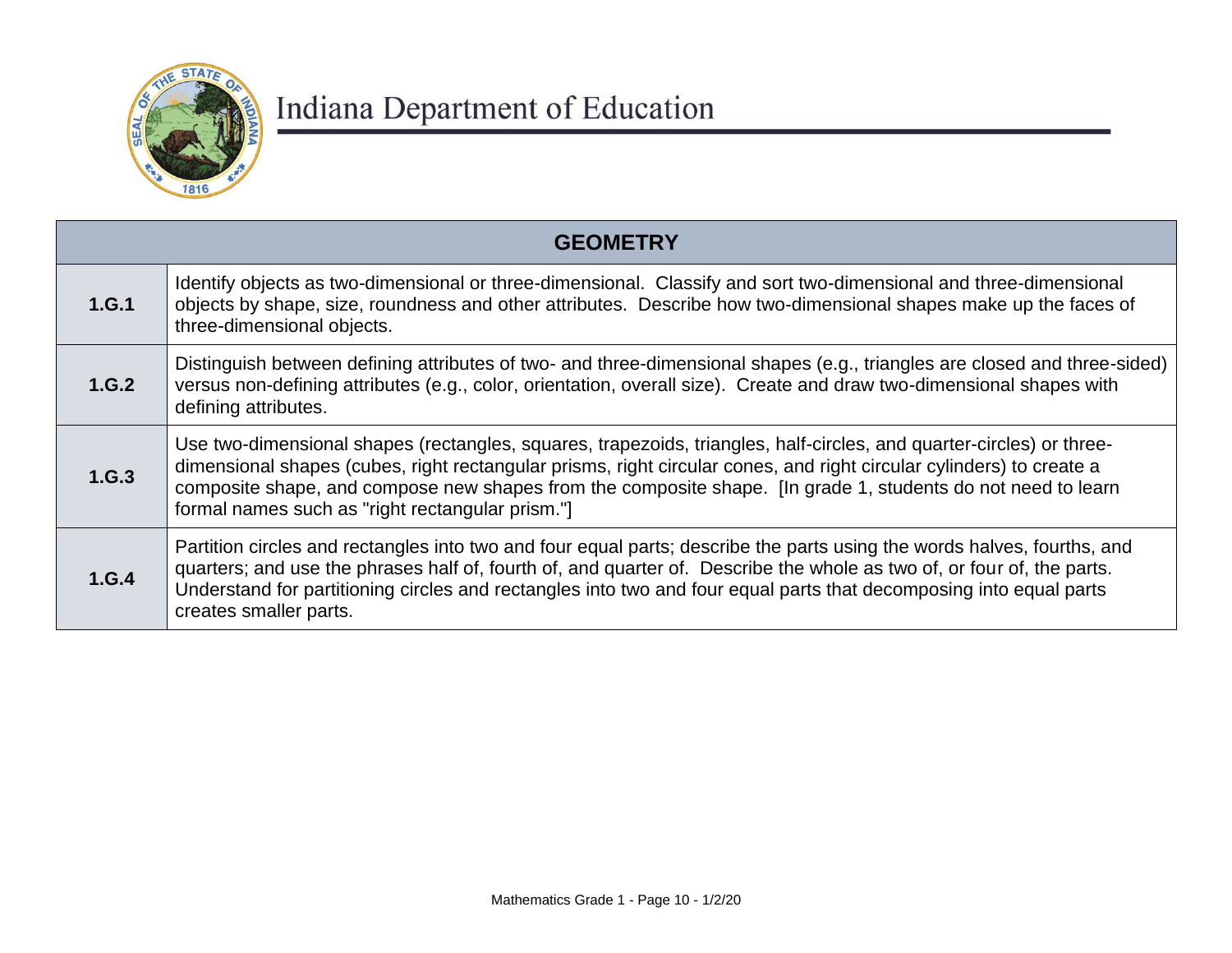

| <b>MEASUREMENT</b> |                                                                                                                                                                                              |
|--------------------|----------------------------------------------------------------------------------------------------------------------------------------------------------------------------------------------|
| 1.M.1              | Use direct comparison or a nonstandard unit to compare and order objects according to length, area, capacity, weight,<br>and temperature.                                                    |
| 1.M.2              | Tell and write time to the nearest half-hour and relate time to events (before/after, shorter/longer) using analog clocks.<br>Understand how to read hours and minutes using digital clocks. |
| 1.M.3              | Identify the value of a penny, nickel, dime, and a collection of pennies, nickels, and dimes.                                                                                                |